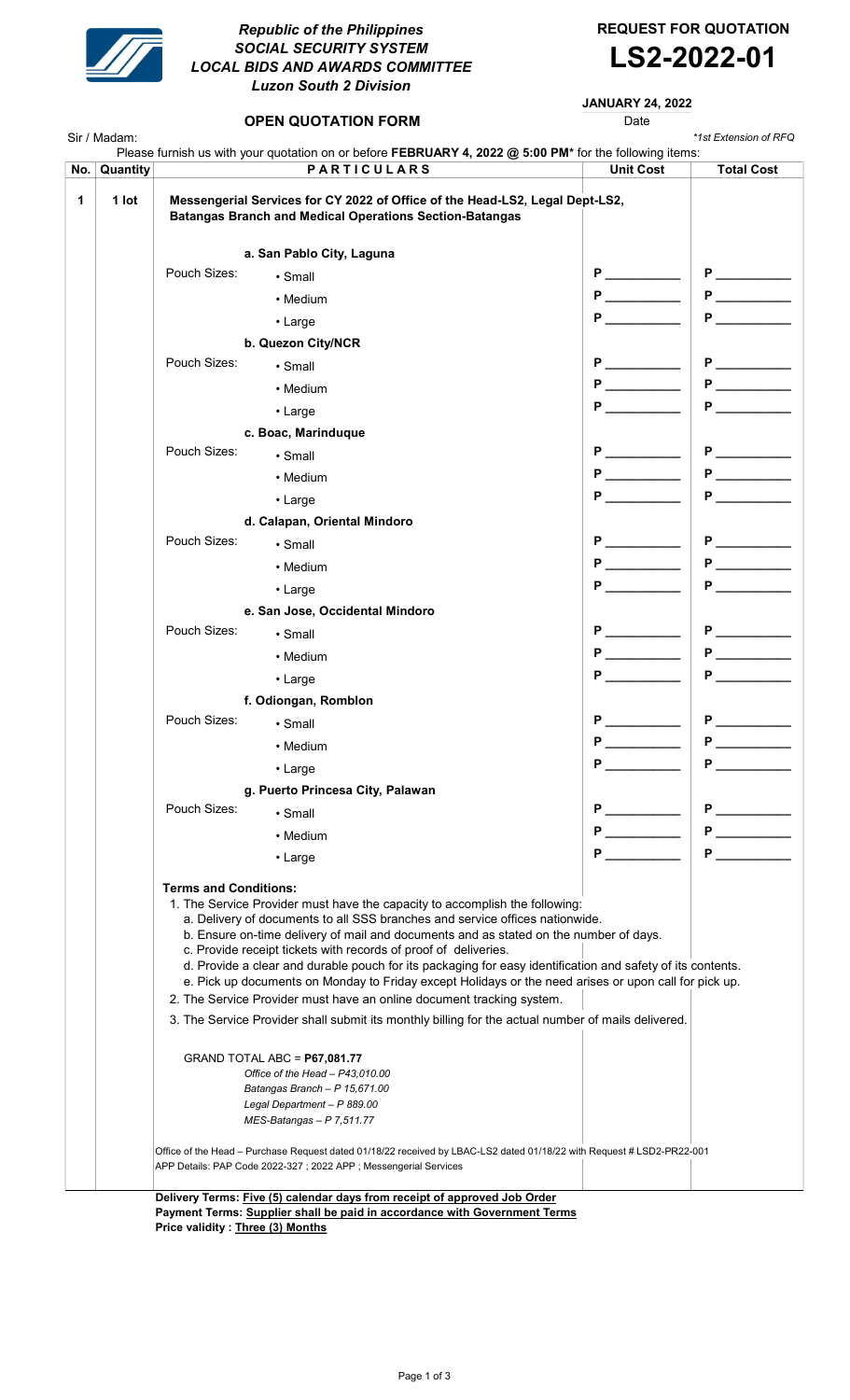### NOTE/S:

1) For contract price amounting to P100,000.00 and above, the winning supplier shall be required to post a Performance Security from receipt of Notice of Award equivalent to % of Contract Price as follows:

- 5% (Goods & Consulting Services) or 10% (Infrastructure) Cash, Cashier's/Manager's Check, Bank Draft/Guarantee, or - 30% Surety Bond callable upon demand

- 2) In case two or more suppliers submitted the same price quotation and have been evaluated as the Lowest Calculated and Responsive Quotation, submission of best offer in a sealed envelope to be dropped at the drop box located at Office of the Vice-President – Luzon South 2 Division, Mezzanine Floor, SSS Bldg., Kumintang Ilaya, Batangas City or password-protected zipped file folder send via e-mail at manalesemc@sss.gov.ph / landichoie@sss.gov.ph shall be adopted as the tie-breaking method to finally determine the single winning supplier
- 3) Supplier shall be required to indicate his PhilGEPS Registration Number on the Request for Quotation form.
- 4) SSS shall withhold the applicable taxes from the amount payable in accordance with the BIR regulations.
- 5) Alternative offer shall not be allowed.
- 6) Quantity is subject to change but not to exceed the quantity in the approved PO/JO/LO.
- 7) Award shall be per "LOT BASIS".
- 8) For clarification of details, please contact Ms. Ma. Floreswinda B. Pantoja-Castillo at Tel No. (043) 723-3874 or via email at
- luzonsouth2@sss.gov.ph
- 9) Open Quotations may be submitted through the following:

1. Dropped at the drop box located at Office of the Vice-President – Luzon South 2 Division, Mezzanine Floor, SSS Bldg., Kumintang Ilaya, Batangas City, SSS Batangas Branch. The sealed envelope shall be addressed to Mr. Joseph Pedley V. Britanico – Local BAC Chairperson, indicate the RFQ Form number, company name, name of company representative, business address and contact details. 2. Sent via electronic mail at manalesemc@sss.gov.ph / landichoie@sss.gov.ph / luzonsouth2@sss.gov.ph

#### DOCUMENTARY REQUIREMENT:

Please submit the below-listed documents together with your quotation.

For previous/regular suppliers, submission of required documents is once a year only (for updating purposes).

Copies of the following documents are required to be submitted prior to recommendation of award (evaluation of offer).

\*1. Valid Mayor's / Business Permit

2. PhilGEPS Registration Number (Red Membership) or PhilGEPS Certificate (Platinum Membership)

3. Certificate of Registration whichever may be appropriate under existing laws of the Philippines;

a. Bureau of Domestic Trade & Industry (DTI) – Sole Proprietorship

b. Incorporation Papers registered and approved by the Securities & Exchange Commission - Partnership/Corporation

- c. Philippine Contractors Accreditation Board License (PCAB) Contractors/Civil Works
- d. Cooperative Development Authority (CDA) Cooperatives

4. Latest Annual Income / Business Tax Return (for ABCs above P500K)

5. BIR Certificate of Registration Form 2303

6. SSS ID Number (Employer/Self-Employed)

\*7. Notarized Omnibus Sworn Statement (for ABCs above P50K)

\*Per GPPB Resolution No. 09-2020, dated 7 May 2020, Expired Business or Mayor's permit with Official Receipt of renewal application and Unnotarized Omnibus Sworn Statement may be submitted for procurement activities during a State of Calamity, or implementation of community quarantine or similar restrictions subject to compliance therewith after award of contract but before payment.

#### GENERAL CONDITIONS OF THE CONTRACT:

1. The Supplier shall deliver the goods in accordance with the description and quantity specifications of the Purchase Order/Job Order.

2. The Supplier shall deliver the goods within the period indicated in the Purchase Order. A penalty of 1/10 of 1% of the total amount of the items shall be imposed for every day of delay in delivery.

3. The Supplier shall deliver Goods/Services which must all be fresh stock, brand-new, unused, properly sealed, and which are not set to expire within two (2) years from date of delivery to SSS, if applicable.

4. The Supplier warrants that all the Goods/Services have no defect arising from design, materials, or workmanship or from any act or omission of the Supplier or the manufacturer that may develop under normal use of consumables, if applicable.

5. For Goods, the Supplier shall replace any defective item within twenty-four (24) hours from the time that it was notified by SSS of the defect. Defects detected only after the item is installed and used is covered by the replacement warranty which will be in effect for every item until its expiry date. Replacement of defective item shall have no cost to the SSS, if applicable.

6. In order to assure that manufacturing defects shall be corrected by the Supplier, a warranty security shall be required from the Supplier for a period of one (1) year. The obligation for the warranty shall be covered, at the Supplier's option, by either retention money in an amount equivalent to five percent (5%) of total purchase price, or a special bank guarantee equivalent to five percent (5%) of the total purchase price with validity period starting from the date of acceptance. The said amounts shall only be released after the lapse of the warranty period.

7. If the Supplier, having been notified, fails to remedy the defect(s) within the specified period, the SSS may proceed to take such remedial action as may be necessary, at the Supplier's risk and expense and without prejudice to any other rights which the SSS may have against the Supplier under these Terms and Conditions and under the applicable law.

8. The pricing of the Goods/Services shall be in Peso and inclusive of Twelve Percent (12%) Value-Added Tax (VAT).

#### SPECIAL CONDITIONS OF THE CONTRACT:

1. Confidentiality. Neither party shall, without the prior written consent of the other, disclose or make available to any person, make public, or use directly or indirectly, except for the performance and implementation of the works, any confidential information acquired from an information holder in connection with the performance of this Agreement, unless: (i) the information is known to the disclosing party, as evidenced by its written records, prior to obtaining the same from the information holder and is not otherwise subject to disclosure restrictions on the disclosing party, (ii) the information is disclosed to the disclosing party by a third party who did not receive the same, directly or indirectly, from an information holder, and who has no obligation of secrecy with respect thereto, or (iii) required to be disclosed by law.

2. Merger and Consolidation. In case of merger, consolidation or change of ownership of SUPPLIER with another company, it is the responsibility of the surviving company/consolidated company/acquiring entity to inform SSS of the change in corporate structure/ownership. Failure to do so shall translate in such company assuming all liabilities of the acquired/merged company under this Agreement.

3. Force Majeure. SUPPLIER shall not be liable for forfeiture of its performance security, liquidated damages, or termination for default if and to the extent that SUPPLIER's delay in performance or other failure to perform its obligations under this Agreement is the result of a force majeure.

For purposes of this Agreement the terms "force majeure" and "fortuitous event" may be used interchangeably. In this regard, a fortuitous event or force majeure shall be interpreted to mean an event which SUPPLIER could not have foreseen, or which though foreseen, was inevitable. It shall not include ordinary unfavorable weather conditions; and any other cause the effects of which could have been avoided with the exercise of reasonable diligence by SUPPLIER. Such events may include, but not limited to, acts of SSS in its sovereign capacity, wars or revolutions, fires, floods, epidemics, quarantine restrictions, and freight 4. Non-Assignment. Neither party may assign the Contract in whole or in part without the consent of the other party.

5. Waiver. Failure by either party to insist upon the other the strict performance of any of the terms and conditions hereof shall not be deemed a relinquishment or waiver of any subsequent breach or default of the terms and conditions hereof, which can only be deemed made if expressed in writing and signed by its duly authorized representative. No such waiver shall be construed as modification of any of the provisions of this Agreement or as a waiver of any past or future default or breach hereof, except as expressly stated in such waiver.

6. Cumulative Remedies. Any and all remedies granted to the parties under the applicable laws and this Agreement shall be deemed cumulative and may, therefore, at the sole option and discretion, be availed of by the aggrieved party simultaneously, successively, or independently.